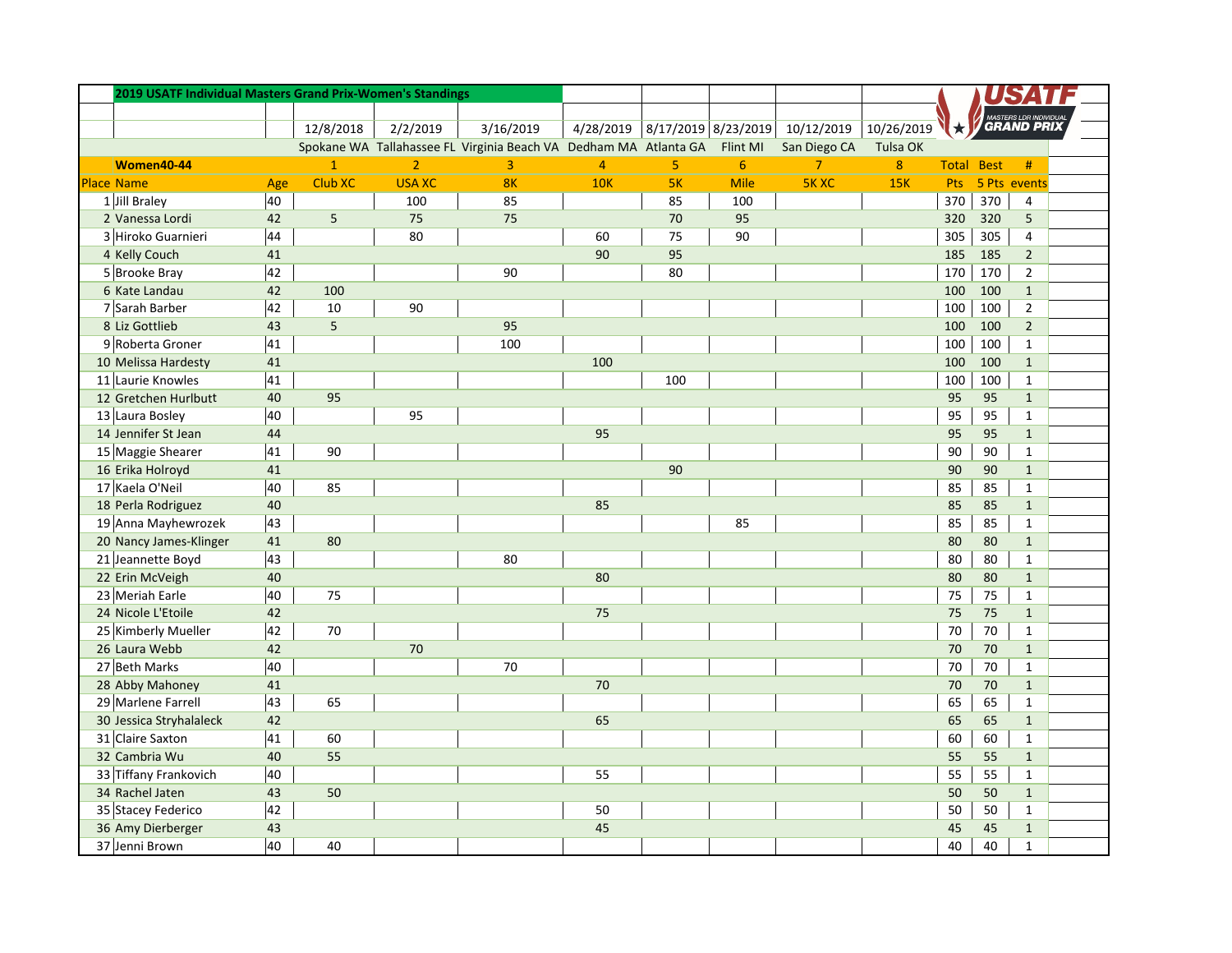| 38 Rebecca Maki        | 42  |                |                |                                                                  | 40              |     |                 |                |          | 40                | 40             | $\mathbf{1}$   |  |
|------------------------|-----|----------------|----------------|------------------------------------------------------------------|-----------------|-----|-----------------|----------------|----------|-------------------|----------------|----------------|--|
| 39 Trisha Steidl       | 42  | 35             |                |                                                                  |                 |     |                 |                |          | 35                | 35             | $\mathbf{1}$   |  |
| 40 Debra Carriere      | 42  |                |                |                                                                  | 35              |     |                 |                |          | 35                | 35             | $\mathbf{1}$   |  |
| 41 Janne Heinonen      | 43  | 30             |                |                                                                  |                 |     |                 |                |          | 30                | 30             | $\mathbf{1}$   |  |
| 42 Jennifer King       | 44  |                |                |                                                                  | 30 <sup>°</sup> |     |                 |                |          | 30                | 30             | $\mathbf{1}$   |  |
| 43 Alanna Bernacchi    | 43  | 25             |                |                                                                  |                 |     |                 |                |          | 25                | 25             | $\mathbf{1}$   |  |
| 44 Joy Roukes          | 40  |                |                |                                                                  | 25              |     |                 |                |          | 25                | 25             | $\mathbf{1}$   |  |
| 45 Lisa Renteria       | 40  | 20             |                |                                                                  |                 |     |                 |                |          | 20                | 20             | $\mathbf{1}$   |  |
| 46 Carin Bennett-Rizzo | 44  |                |                |                                                                  | 20              |     |                 |                |          | 20                | 20             | $\mathbf{1}$   |  |
| 47 Gwendolen Twist     | 43  | 15             |                |                                                                  |                 |     |                 |                |          | 15                | 15             | $\mathbf{1}$   |  |
| 48 Julie Stoltz        | 40  |                |                |                                                                  | 15              |     |                 |                |          | 15                | 15             | $\mathbf{1}$   |  |
| 49 Kerrie McFeeters    | 42  |                |                |                                                                  | 10              |     |                 |                |          | 10                | 10             | $\mathbf{1}$   |  |
| 50 Cori Stern          | 41  | 5              |                |                                                                  |                 |     |                 |                |          | 5                 | 5              | $\mathbf{1}$   |  |
| 51 Danielle Henty      | 40  | 5              |                |                                                                  |                 |     |                 |                |          | 5                 | 5              | $\mathbf{1}$   |  |
| 52 Andi Camp           | 44  | 5              |                |                                                                  |                 |     |                 |                |          | 5                 | 5              | $\mathbf{1}$   |  |
| 53 Maureen Bookwalter  | 43  | 5              |                |                                                                  |                 |     |                 |                |          | $\sf 5$           | 5              | $\mathbf{1}$   |  |
| 54 Martha Amrine       | 42  | 5              |                |                                                                  |                 |     |                 |                |          | 5                 | 5              | $\mathbf{1}$   |  |
| 55 Jennifer Williams   | 41  | 5              |                |                                                                  |                 |     |                 |                |          | 5                 | 5              | $\mathbf{1}$   |  |
| 56 Elizabeth Anderson  | 42  | 5              |                |                                                                  |                 |     |                 |                |          | 5                 | 5              | $\mathbf{1}$   |  |
| 57 Laura Meadors       | 41  | 5              |                |                                                                  |                 |     |                 |                |          | 5                 | 5              | $\mathbf{1}$   |  |
| 58 Andie Roff          | 40  | 5              |                |                                                                  |                 |     |                 |                |          | 5                 | 5 <sup>1</sup> | $\mathbf{1}$   |  |
| 59 Christina Nelson    | 42  | 5              |                |                                                                  |                 |     |                 |                |          | $\sf 5$           | 5              | $\mathbf{1}$   |  |
| 60 Cynthia Slinsky     | 40  | $\overline{5}$ |                |                                                                  |                 |     |                 |                |          | 5                 | 5              | $\mathbf{1}$   |  |
| 61 Jennifer Westra     | 41  | $\overline{5}$ |                |                                                                  |                 |     |                 |                |          | 5                 | 5              | $\mathbf{1}$   |  |
| 62 Susan Shirzad       | 40  | 5              |                |                                                                  |                 |     |                 |                |          | 5                 | 5              | $\mathbf{1}$   |  |
| 63 Amanda Lozano       | 41  | 5              |                |                                                                  |                 |     |                 |                |          | 5                 | 5              | $\mathbf{1}$   |  |
| 64 Iwona Boruch        | 44  | $\overline{5}$ |                |                                                                  |                 |     |                 |                |          | 5                 | $\overline{5}$ | $\mathbf{1}$   |  |
| 65 Tonya Caisse        | 43  |                |                |                                                                  | 5               |     |                 |                |          | 5                 | 5              | $\mathbf{1}$   |  |
|                        |     |                |                | Spokane WA Tallahassee FL Virginia Beach VA Dedham MA Atlanta GA |                 |     | Flint MI        | San Diego CA   | Tulsa OK |                   |                |                |  |
| <b>Women 45-49</b>     |     | $\overline{1}$ | $\overline{2}$ | 3                                                                | $\overline{4}$  | 5   | $6\phantom{1}6$ | $\overline{7}$ | $\bf 8$  | <b>Total Best</b> |                | #              |  |
| <b>Place Name</b>      | Age | <b>Club XC</b> | <b>USA XC</b>  | 8K                                                               | <b>10K</b>      | 5K  | Mile            | <b>5KXC</b>    | 15K      | Pts               |                | 5 Pts events   |  |
| 1 Alexandra Newman     | 46  | 55             | 90             | 90                                                               | 90              |     |                 |                |          | 325               | 325            | $\overline{4}$ |  |
| 2 Nancy Thomas         | 49  | 95             | 100            |                                                                  |                 | 95  |                 |                |          | 290               | 290            | 3              |  |
| 3 Sonja Friend-Uhl     | 48  |                |                |                                                                  |                 | 100 | 100             |                |          | 200               | 200            | $\overline{2}$ |  |
| 4 Kathy Wiegand        | 45  |                | 85             |                                                                  |                 | 80  |                 |                |          | 165               | 165            | $\overline{2}$ |  |
| 5 Heather Webster      | 45  | 45             |                |                                                                  | 95              |     |                 |                |          | 140               | 140            | $\overline{2}$ |  |
| 6 Murphee Hayes        | 45  | 45             |                |                                                                  | 80              |     |                 |                |          | 125               | 125            | $\overline{2}$ |  |
| 7 Grace Padilla        | 47  | 100            |                |                                                                  |                 |     |                 |                |          | 100               | 100            | $\mathbf{1}$   |  |
| 8 Michelle Brangan     | 49  |                |                | 100                                                              |                 |     |                 |                |          | 100               | 100            | $\mathbf{1}$   |  |
| 9 Karolyn Bowley       | 49  |                |                |                                                                  | 100             |     |                 |                |          | 100               | 100            | $\mathbf{1}$   |  |
| 10 Jennifer Bayliss    | 48  |                | 95             |                                                                  |                 |     |                 |                |          | 95                | 95             | $\mathbf{1}$   |  |
| 11 Jennifer Malavolta  | 48  |                |                | 95                                                               |                 |     |                 |                |          | 95                | 95             | $\mathbf{1}$   |  |
| 12 Cristina Burbach    | 45  |                |                |                                                                  |                 |     | 95              |                |          | 95                | 95             | $\mathbf{1}$   |  |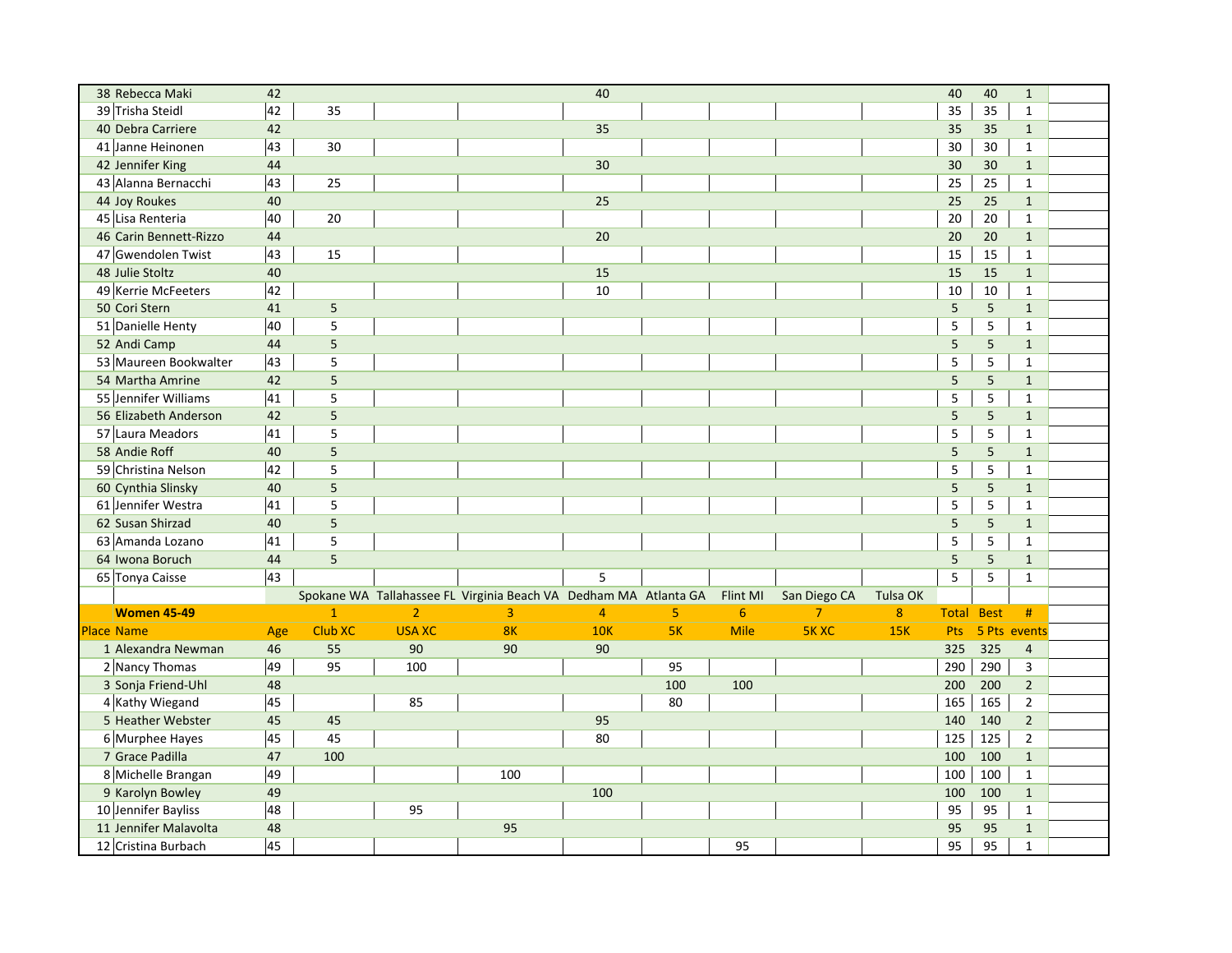| 13 Nancy Kaiser             | 48 | 90             |    |    |        |        | 90              | 90             | $\mathbf{1}$ |  |
|-----------------------------|----|----------------|----|----|--------|--------|-----------------|----------------|--------------|--|
| 14 Abby Dean                | 47 |                |    |    |        | 90     | 90              | 90             | $\mathbf{1}$ |  |
| 15 Erin Larusso             | 49 |                |    |    |        | 90     | 90              | 90             | $\mathbf{1}$ |  |
| 16 Valerie Miller           | 48 | 85             |    |    |        |        | 85              | 85             | $\mathbf{1}$ |  |
| 17 Dana Parrot              | 49 |                | 85 |    |        |        | 85              | 85             | $\mathbf{1}$ |  |
| 18 Mia Van Peteghem         | 47 |                |    | 85 |        |        | 85              | 85             | $\mathbf{1}$ |  |
| 19 Caroline Bucci           | 46 |                |    |    | 85     |        | 85              | 85             | $\mathbf{1}$ |  |
| 20 Holly Ortlund            | 45 |                |    |    |        | 85     | 85              | 85             | $\mathbf{1}$ |  |
| 21 Amy Bartholomew-Koepp 45 |    |                |    |    |        | 85     | 85              | 85             | $\mathbf{1}$ |  |
| 22 Jennifer Fedorov         | 47 | 80             |    |    |        |        | 80              | 80             | $\mathbf{1}$ |  |
| 23 Christine Hill           | 49 |                |    | 80 |        |        | 80              | 80             | $\mathbf{1}$ |  |
| 24 Alexandra Bigelow        | 45 | 75             |    |    |        |        | 75              | 75             | $\mathbf{1}$ |  |
| 25 Necia McQueen            | 45 |                |    | 75 |        |        | 75              | 75             | $\mathbf{1}$ |  |
| 26 Heidi Besse              | 45 |                |    |    | 75     |        | 75              | 75             | $\mathbf{1}$ |  |
| 27 Nancy Meck               | 47 |                |    |    |        | 75     | 75              | 75             | $\mathbf{1}$ |  |
| 28 Keysha Stutz             | 49 | 70             |    |    |        |        | 70              | 70             | $\mathbf{1}$ |  |
| 29 Susan Hagel              | 45 |                |    | 70 |        |        | 70              | 70             | $\mathbf{1}$ |  |
| 30 Marli Piccolo            | 49 |                |    |    | $70\,$ |        | 70              | $70\,$         | $\mathbf{1}$ |  |
| 31 Katharine Serrano        | 48 |                |    |    |        | $70\,$ | 70              | 70             | $\mathbf{1}$ |  |
| 32 Jodi Suter               | 46 | 65             |    |    |        |        | 65              | 65             | $\mathbf{1}$ |  |
| 33 Pamela Gondola           | 47 |                |    |    | 65     |        | 65              | 65             | $\mathbf{1}$ |  |
| 34 Candace Pollock-Moore    | 49 |                |    |    |        | 65     | 65              | 65             | $\mathbf{1}$ |  |
| 35 Lyda Cruden              | 46 | 60             |    |    |        |        | 60              | 60             | $\mathbf{1}$ |  |
| 36 Gina Savastano           | 46 |                |    |    | 60     |        | 60              | 60             | $\mathbf{1}$ |  |
| 37 Laura Barbosa            | 49 |                |    |    | 55     |        | 55              | 55             | $\mathbf{1}$ |  |
| 38 Linda Huyck              | 46 | 50             |    |    |        |        | 50              | 50             | $\mathbf{1}$ |  |
| 39 Marisol Garcia           | 46 |                |    |    | 50     |        | 50              | 50             | $\mathbf{1}$ |  |
| 40 Lisa Botte               | 47 |                |    |    | 45     |        | 45              | 45             | $\mathbf{1}$ |  |
| 41 Heather LeFriec          | 46 | 40             |    |    |        |        | 40              | 40             | $\mathbf{1}$ |  |
| 42 April Hartshorn          | 47 |                |    |    | 40     |        | 40              | 40             | $\mathbf{1}$ |  |
| 43 Angela Lindbo            | 48 | 35             |    |    |        |        | 35              | 35             | $\mathbf{1}$ |  |
| 44 Amy Breen                | 47 |                |    |    | 35     |        | 35              | 35             | $\mathbf{1}$ |  |
| 45 Jenniffer Patenge        | 45 | 30             |    |    |        |        | 30              | 30             | $\mathbf{1}$ |  |
| 46 Stephanie Grimes         | 45 |                |    |    | 30     |        | 30              | 30             | $\mathbf{1}$ |  |
| 47 Tatiana Salazar          | 49 | 25             |    |    |        |        | 25              | 25             | $\mathbf{1}$ |  |
| 48 Sarah Ranson             | 46 | 20             |    |    |        |        | 20              | 20             | $\mathbf{1}$ |  |
| 49 Heidi Bresson            | 46 | 15             |    |    |        |        | 15              | 15             | $\mathbf{1}$ |  |
| 50 Deborah Fletcher         | 48 | 10             |    |    |        |        | 10              | 10             | $\mathbf{1}$ |  |
| 51 Melissa Senall           | 46 | $\overline{5}$ |    |    |        |        | $5\phantom{.0}$ | 5              | $\mathbf{1}$ |  |
| 52 Chris Gentile            | 48 | $\overline{5}$ |    |    |        |        | 5               | 5              | $\mathbf{1}$ |  |
| 53 Kerry Parker             | 45 | $\overline{5}$ |    |    |        |        | 5               | 5 <sup>1</sup> | $\mathbf{1}$ |  |
| 54 Jennifer Rozler          | 48 | 5              |    |    |        |        | 5               | 5              | $\mathbf{1}$ |  |
| 55 Phaedra Branom           | 45 | 5              |    |    |        |        | 5               | $\overline{5}$ | $\mathbf{1}$ |  |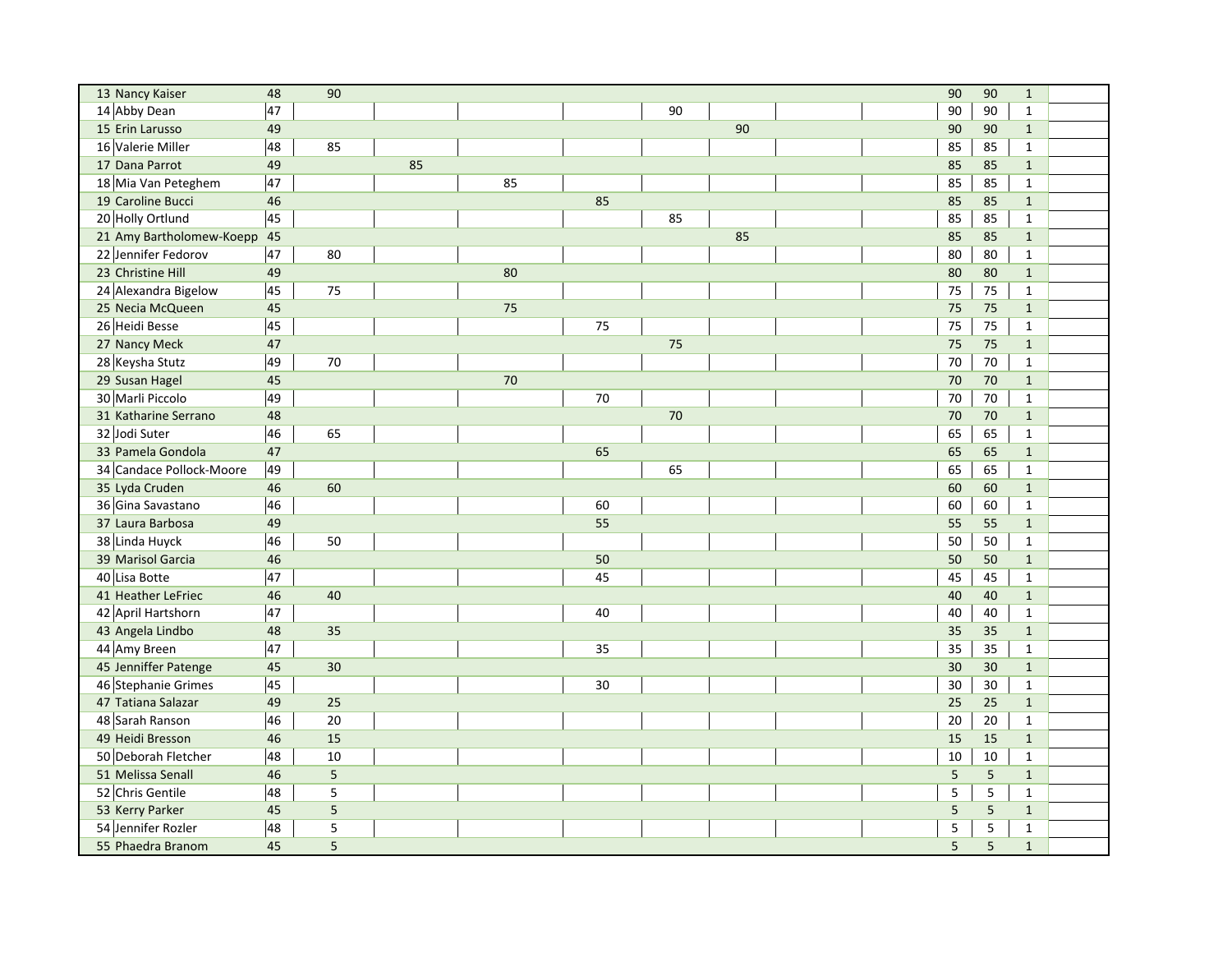| 56 Lora Jackson               | 47              | 5              |                |                                                                  |                |     |             |                |            | 5            | 5           | $\mathbf{1}$    |  |
|-------------------------------|-----------------|----------------|----------------|------------------------------------------------------------------|----------------|-----|-------------|----------------|------------|--------------|-------------|-----------------|--|
| 57 Michelle Nahom             | 49              | $\overline{5}$ |                |                                                                  |                |     |             |                |            | 5            | 5           | $\mathbf{1}$    |  |
| 58 Laura Ketcham-Duchow       | 47              | 5              |                |                                                                  |                |     |             |                |            | 5            | 5           | $\mathbf{1}$    |  |
| 59 Michelle Holmes            | 48              | $\overline{5}$ |                |                                                                  |                |     |             |                |            | 5            | 5           | $\mathbf{1}$    |  |
|                               |                 |                |                | Spokane WA Tallahassee FL Virginia Beach VA Dedham MA Atlanta GA |                |     | Flint MI    | San Diego CA   | Tulsa OK   |              |             |                 |  |
| Women50-54                    |                 | $\mathbf{1}$   | $\overline{2}$ | $\overline{3}$                                                   | $\overline{4}$ | 5   | 6           | $\overline{7}$ | 8          | <b>Total</b> | <b>Best</b> | #               |  |
| <b>Place Name</b>             | Age             | Club XC        | <b>USA XC</b>  | 8K                                                               | <b>10K</b>     | 5K  | <b>Mile</b> | <b>5KXC</b>    | <b>15K</b> | Pts          |             | 5 Pts events    |  |
| 1 Amy Fakterowitz             | 51              |                | 100            | 100                                                              | 85             | 85  | 90          |                |            | 460          | 460         | 5               |  |
| 2 Mary Shah                   | 50              | 35             | 95             | 95                                                               | 80             | 80  | 70          |                |            | 455          | 420         | $6\overline{6}$ |  |
| 3 Laurie Wharton              | 53              |                |                | 90                                                               | 50             | 70  |             |                |            | 210          | 210         | $\overline{3}$  |  |
| 4 Fiona Bayly                 | 52              |                |                |                                                                  |                | 100 | 100         |                |            | 200          | 200         | $\overline{2}$  |  |
| 5 Hronn Gudmundsdottir        | 54              |                |                |                                                                  | 100            | 90  |             |                |            | 190          | 190         | $\overline{2}$  |  |
| 6 Katherine Wolski            | 53              |                |                |                                                                  |                | 95  | 85          |                |            | 180          | 180         | $\overline{2}$  |  |
| 7 Laura DeLea                 | 54              |                |                | 85                                                               |                |     | 75          |                |            | 160          | 160         | $\overline{2}$  |  |
| 8 Kirsten Leetch              | 52              | 100            |                |                                                                  |                |     |             |                |            | 100          | 100         | $\mathbf{1}$    |  |
| 9 Tania Fischer               | $\overline{52}$ | 95             |                |                                                                  |                |     |             |                |            | 95           | 95          | $\mathbf{1}$    |  |
| 10 Lori Kingsley              | 53              |                |                |                                                                  | 95             |     |             |                |            | 95           | 95          | $\mathbf{1}$    |  |
| 11 Lisa Veneziano             | 54              |                |                |                                                                  |                |     | 95          |                |            | 95           | 95          | $\mathbf{1}$    |  |
| 12 Shannon Teslow             | 54              | 90             |                |                                                                  |                |     |             |                |            | 90           | 90          | $\mathbf{1}$    |  |
| 13 Dolyne Divino              | 53              |                | 90             |                                                                  |                |     |             |                |            | 90           | 90          | $\mathbf{1}$    |  |
| 14 Mimi Fallon                | 53              |                |                |                                                                  | 90             |     |             |                |            | 90           | 90          | $\mathbf{1}$    |  |
| 15 Beverley Anderson-Abbs     | 54              | 85             |                |                                                                  |                |     |             |                |            | 85           | 85          | $\mathbf{1}$    |  |
| 16 Carol Bischoff             | 54              |                | 85             |                                                                  |                |     |             |                |            | 85           | 85          | $\mathbf{1}$    |  |
| 17 Valerie Banks              | 50              | 80             |                |                                                                  |                |     |             |                |            | 80           | 80          | $\mathbf{1}$    |  |
| 18 Laura Young                | 51              |                | 80             |                                                                  |                |     |             |                |            | 80           | 80          | $\mathbf{1}$    |  |
| 19 Kimberly Votava            | 51              |                |                | 80                                                               |                |     |             |                |            | 80           | 80          | $\mathbf{1}$    |  |
| 20 Kimberly Anderson          | 54              |                |                |                                                                  |                |     | 80          |                |            | 80           | 80          | $\mathbf{1}$    |  |
| 21 Christine Olen             | 50              | 75             |                |                                                                  |                |     |             |                |            | 75           | 75          | $\mathbf{1}$    |  |
| 22 Andrea Collier             | 52              |                | 75             |                                                                  |                |     |             |                |            | 75           | 75          | $\mathbf{1}$    |  |
| 23 Roberta Gibson             | 54              |                |                | 75                                                               |                |     |             |                |            | 75           | 75          | $\mathbf{1}$    |  |
| 24 Holly Madden               | 53              |                |                |                                                                  | 75             |     |             |                |            | 75           | 75          | $\mathbf{1}$    |  |
| 25 Melissa Chiti              | 53              |                |                |                                                                  |                | 75  |             |                |            | 75           | 75          | $\mathbf{1}$    |  |
| 26 Laura Stuart               | 53              | 70             |                |                                                                  |                |     |             |                |            | 70           | 70          | $\mathbf{1}$    |  |
| 27 Jennifer Hegarty           | 53              |                |                |                                                                  | 70             |     |             |                |            | 70           | 70          | $\mathbf{1}$    |  |
| 28 Susan Welch                | 52              |                |                |                                                                  | 5              | 65  |             |                |            | 70           | 70          | $\overline{2}$  |  |
| 29 Susan Pappalardo           | 52              | 65             |                |                                                                  |                |     |             |                |            | 65           | 65          | $\mathbf{1}$    |  |
| 30 Julie Pangburn             | 54              |                |                |                                                                  | 65             |     |             |                |            | 65           | 65          | $\mathbf{1}$    |  |
| 31 Liisa Miller               | 53              | 60             |                |                                                                  |                |     |             |                |            | 60           | 60          | $\mathbf{1}$    |  |
| 32 Emily Bryans               | 51              |                |                |                                                                  | 60             |     |             |                |            | 60           | 60          | $\mathbf{1}$    |  |
| 33 Jill Pettibone             | 51              | 55             |                |                                                                  |                |     |             |                |            | 55           | 55          | $\mathbf{1}$    |  |
| 34 Maureen Bischoff           | 53              | 30             |                |                                                                  | 25             |     |             |                |            | 55           | 55          | $\overline{2}$  |  |
| 35 Karen Encarnacion          | 53              |                |                |                                                                  | 55             |     |             |                |            | 55           | 55          | $\mathbf{1}$    |  |
| 36 Kathleen Cushing-murray 53 |                 | 50             |                |                                                                  |                |     |             |                |            | 50           | 50          | $\mathbf{1}$    |  |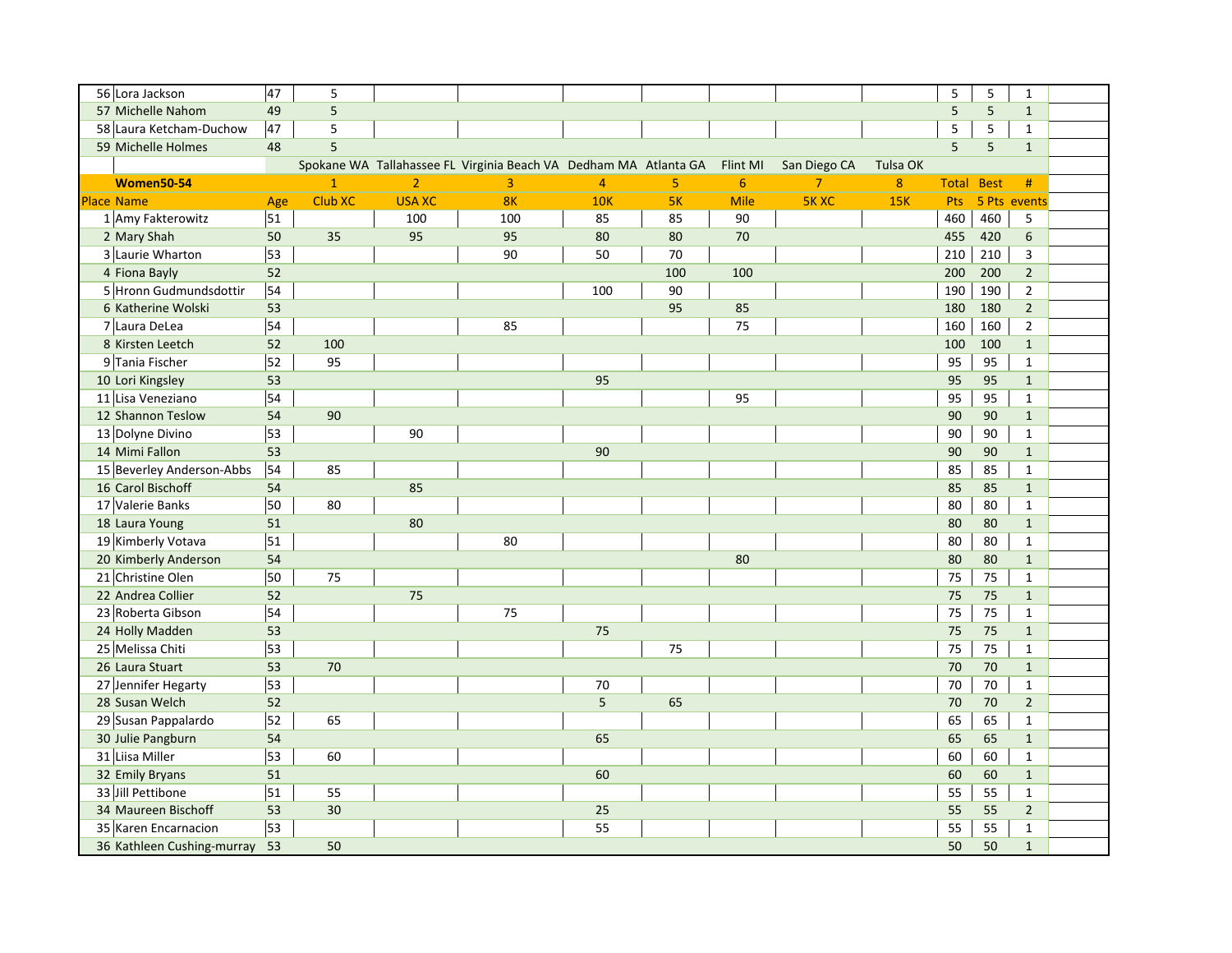| 37 Tracy Wright          | 50              | 45             |                |                                                                  |                |     |          |                |                 | 45                | 45              | $\mathbf{1}$   |  |
|--------------------------|-----------------|----------------|----------------|------------------------------------------------------------------|----------------|-----|----------|----------------|-----------------|-------------------|-----------------|----------------|--|
| 38 Nancy Cook            | 54              |                |                |                                                                  | 45             |     |          |                |                 | 45                | 45              | $\mathbf{1}$   |  |
| 39 Mary Lynch            | 52              | 40             |                |                                                                  |                |     |          |                |                 | 40                | 40              | $\mathbf{1}$   |  |
| 40 Anne Benson           | 54              |                |                |                                                                  | 40             |     |          |                |                 | 40                | 40              | $\mathbf{1}$   |  |
| 41 Susannah Landreth     | 50              |                |                |                                                                  | 35             |     |          |                |                 | 35                | 35              | $\mathbf{1}$   |  |
| 42 Maureen Larkin        | 54              |                |                |                                                                  | 30             |     |          |                |                 | 30                | 30 <sup>°</sup> | $\mathbf{1}$   |  |
| 43 Janicka Umile         | 50              | 20             |                |                                                                  |                |     |          |                |                 | 20                | 20              | $\mathbf{1}$   |  |
| 44 Kathleen Kearnan      | 50              |                |                |                                                                  | 20             |     |          |                |                 | 20                | 20              | $\mathbf{1}$   |  |
| 45 Angela Longworth      | 51              | 15             |                |                                                                  |                |     |          |                |                 | 15                | 15              | $\mathbf{1}$   |  |
| 46 Joanne Hill           | 54              |                |                |                                                                  | 15             |     |          |                |                 | 15                | 15              | $\mathbf{1}$   |  |
| 47 Danette Bloomer       | 51              | 10             |                |                                                                  |                |     |          |                |                 | 10                | 10              | $\mathbf{1}$   |  |
| 48 JIII Lohmeier         | 51              | 5              |                |                                                                  | 5              |     |          |                |                 | 10                | 10              | $\overline{2}$ |  |
| 49 Mary Guertin          | 53              |                |                |                                                                  | 10             |     |          |                |                 | 10                | 10              | $\mathbf{1}$   |  |
| 50 Jennifer Brennan      | 51              | 5              |                |                                                                  |                |     |          |                |                 | 5                 | 5               | $\mathbf{1}$   |  |
| 51 Roseann Parry         | 52              | 5              |                |                                                                  |                |     |          |                |                 | 5                 | 5               | $\mathbf{1}$   |  |
| 52 Jackie Allen          | 53              | $\overline{5}$ |                |                                                                  |                |     |          |                |                 | $\overline{5}$    | $\overline{5}$  | $\mathbf{1}$   |  |
| 53 Jeanine Holmlund      | 54              | 5              |                |                                                                  |                |     |          |                |                 | 5                 | 5               | $\mathbf{1}$   |  |
| 54 Livia Peras           | 52              | 5              |                |                                                                  |                |     |          |                |                 | 5                 | 5               | $\mathbf{1}$   |  |
| 55 Sinead Thornton       | 54              | 5              |                |                                                                  |                |     |          |                |                 | 5                 | 5               | $\mathbf{1}$   |  |
| 56 Heather Silverman     | 52              | $\overline{5}$ |                |                                                                  |                |     |          |                |                 | 5                 | $\overline{5}$  | $\mathbf{1}$   |  |
| 57 Jodi Bragassa         | 50              | 5              |                |                                                                  |                |     |          |                |                 | 5                 | 5               | $\mathbf{1}$   |  |
| 58 Lauriea Blume-Michels | 52              | 5              |                |                                                                  |                |     |          |                |                 | 5                 | 5               | $\mathbf{1}$   |  |
| 59 Stephanie Kuest       | 54              | 5              |                |                                                                  |                |     |          |                |                 | 5                 | 5               | $\mathbf{1}$   |  |
| 60 Marcia Rullie         | 54              |                |                |                                                                  | 5              |     |          |                |                 | 5                 | 5               | $\mathbf{1}$   |  |
|                          |                 |                |                | Spokane WA Tallahassee FL Virginia Beach VA Dedham MA Atlanta GA |                |     | Flint MI | San Diego CA   | <b>Tulsa OK</b> |                   |                 |                |  |
| <b>Women55-59</b>        |                 | $\mathbf{1}$   | $\overline{2}$ | 3                                                                | $\overline{4}$ | 5   | 6        | $\overline{7}$ | $\bf 8$         | <b>Total Best</b> |                 | #              |  |
| <b>Place Name</b>        | Age             | <b>Club XC</b> | <b>USA XC</b>  | 8K                                                               | <b>10K</b>     | 5K  | Mile     | <b>5KXC</b>    | 15K             | Pts               |                 | 5 Pts events   |  |
| 1 Marisa Sutera Strange  | 56              |                | 100            | 100                                                              | 100            | 100 | 100      |                |                 | 500               | 500             | 5              |  |
| 2 Kris Huff              | 55              | 25             | 80             | 90                                                               | 80             | 95  | 85       |                |                 | 455               | 430             | $\sqrt{6}$     |  |
| 3 Mary Swan              | $\overline{57}$ | 70             | 85             |                                                                  | 90             |     | 80       |                |                 | 325               | 325             | $\overline{4}$ |  |
| 4 Colleen Magnussen      | 59              | 15             | 65             | 50                                                               | 35             |     | 65       |                |                 | 230               | 230             | 5              |  |
| 5 Michelle Allen         | 55              |                | 95             |                                                                  |                |     | 90       |                |                 | 185               | 185             | $\overline{2}$ |  |
| 6 Sandra Gregorich       | 56              | 10             |                | 55                                                               | 40             |     | 75       |                |                 | 180               | 180             | $\overline{4}$ |  |
| 7 Gail Geiger            | 56              | 5              | 55             | 30                                                               |                | 85  |          |                |                 | 175               | 175             | 4              |  |
| 8 Maureen Martin         | 57              |                |                | 60                                                               |                |     | 70       |                |                 | 130               | 130             | $\overline{2}$ |  |
| 9 Teresa Quan            | 58              |                |                | 45                                                               |                | 80  |          |                |                 | 125               | 125             | $\overline{2}$ |  |
| 10 Robin Tanner          | 58              | 5              | 60             | 40                                                               |                |     |          |                |                 | 105               | 105             | $\overline{3}$ |  |
| 11 Patricia Bellan       | 55              | 100            |                |                                                                  |                |     |          |                |                 | 100               | 100             | $\mathbf{1}$   |  |
| 12 Carmen Ayala-Troncoso | 59              | 95             |                |                                                                  |                |     |          |                |                 | 95                | 95              | $\mathbf{1}$   |  |
| 13 Suzanne La Burt       | 55              |                |                | 95                                                               |                |     |          |                |                 | 95                | 95              | $\mathbf{1}$   |  |
| 14 Kim Ionta             | 55              |                |                |                                                                  | 95             |     |          |                |                 | 95                | 95              | $\mathbf{1}$   |  |
| 15 Doreen McCoubrie      | 57              |                |                |                                                                  |                |     | 95       |                |                 | 95                | 95              | $\mathbf{1}$   |  |
| 16 Susan Hay             | 55              | 90             |                |                                                                  |                |     |          |                |                 | 90                | 90              | $\mathbf{1}$   |  |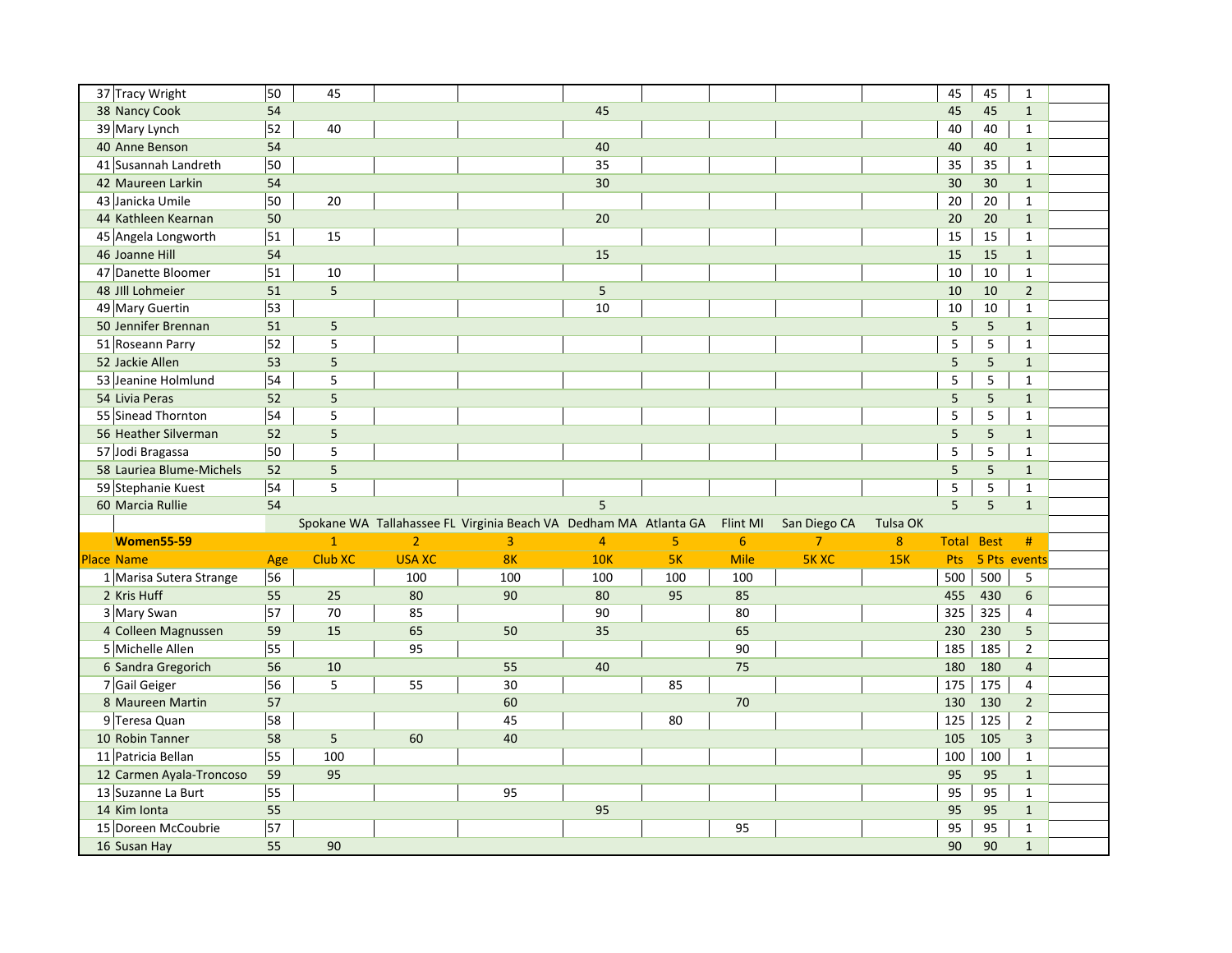| 17 Lorraine Jasper      | 57 |    | 90 |    |    |    | 90             | 90     | $\mathbf{1}$   |  |
|-------------------------|----|----|----|----|----|----|----------------|--------|----------------|--|
| 18 Mary Sweeney         | 59 |    |    |    |    | 90 | 90             | 90     | $\mathbf{1}$   |  |
| 19 Katherine MacTavish  | 55 | 85 |    |    |    |    | 85             | 85     | $\mathbf{1}$   |  |
| 20 Paula Johnson        | 57 |    |    | 85 |    |    | 85             | 85     | $\mathbf{1}$   |  |
| 21 Ailing Wang          | 55 |    |    |    | 85 |    | 85             | 85     | $\mathbf{1}$   |  |
| 22 Eileen Brennan-Erler | 57 | 80 |    |    |    |    | 80             | 80     | $\mathbf{1}$   |  |
| 23 Karyl Sargent        | 55 |    |    | 80 |    |    | 80             | 80     | $\mathbf{1}$   |  |
| 24 Kristen Mossman      | 55 | 75 |    |    |    |    | 75             | 75     | $\mathbf{1}$   |  |
| 25 Trish Butler         | 56 |    | 75 |    |    |    | 75             | 75     | $\mathbf 1$    |  |
| 26 Karla Havens         | 57 |    |    | 75 |    |    | 75             | 75     | $\mathbf{1}$   |  |
| 27 Suzy West            | 56 |    |    |    | 75 |    | 75             | 75     | $\mathbf{1}$   |  |
| 28 Janet Smith          | 58 |    |    | 70 |    |    | 70             | 70     | $\mathbf{1}$   |  |
| 29 Bonnie Lindblom      | 55 |    |    |    | 70 |    | 70             | 70     | $\mathbf{1}$   |  |
| 30 Gail Hall            | 59 | 65 |    |    |    |    | 65             | 65     | $\mathbf{1}$   |  |
| 31 Kerry Monahan        | 56 |    |    | 65 |    |    | 65             | 65     | $\mathbf{1}$   |  |
| 32 Brenda Egizi         | 59 |    |    |    | 65 |    | 65             | 65     | $\mathbf{1}$   |  |
| 33 Suzanne Cordes       | 59 | 60 |    |    |    |    | 60             | 60     | $\mathbf{1}$   |  |
| 34 Mary Buck            | 55 |    |    |    | 60 |    | 60             | 60     | $\mathbf{1}$   |  |
| 35 Genevieve Clavier    | 55 | 55 |    |    |    |    | 55             | 55     | $\mathbf{1}$   |  |
| 36 Victoria Bok         | 57 |    |    |    | 55 |    | 55             | 55     | $\mathbf{1}$   |  |
| 37 Jackie Sword-Olson   | 55 | 50 |    |    |    |    | 50             | 50     | $\mathbf{1}$   |  |
| 38 Mary McNulty         | 56 |    |    |    | 50 |    | 50             | 50     | $\mathbf{1}$   |  |
| 39 Trisha Kluge         | 59 | 45 |    |    |    |    | 45             | 45     | $\mathbf{1}$   |  |
| 40 Jane Polley          | 56 |    |    |    | 45 |    | 45             | 45     | $\overline{1}$ |  |
| 41 Robyn Schmidt        | 58 | 40 |    |    |    |    | 40             | 40     | $\mathbf{1}$   |  |
| 42 Nancy Wilkins-Diehr  | 56 | 35 |    |    |    |    | 35             | 35     | $\mathbf{1}$   |  |
| 43 Mary Bryan           | 58 |    |    | 35 |    |    | 35             | 35     | $\mathbf{1}$   |  |
| 44 Charlene Fox         | 55 | 30 |    |    |    |    | 30             | 30     | $\mathbf{1}$   |  |
| 45 Donna Antkowiak      | 59 |    |    |    | 30 |    | 30             | 30     | $\mathbf{1}$   |  |
| 46 Leslie Nowicki       | 55 |    |    | 25 |    |    | 25             | 25     | $\mathbf{1}$   |  |
| 47 Barbara Kendall      | 56 |    |    |    | 25 |    | 25             | 25     | $\mathbf{1}$   |  |
| 48 Michelle Neal        | 57 | 20 |    |    |    |    | 20             | 20     | $\mathbf{1}$   |  |
| 49 Susan Broadwater     | 59 |    |    |    | 20 |    | 20             | $20\,$ | $\mathbf{1}$   |  |
| 50 Sally Fowler         | 57 |    |    |    | 15 |    | 15             | 15     | $\mathbf{1}$   |  |
| 51 Beth McGuire         | 55 |    |    |    | 10 |    | 10             | $10\,$ | $\mathbf{1}$   |  |
| 52 Jacqueline Van Allen | 55 | 5  |    |    |    |    | $\overline{5}$ | 5      | $\mathbf{1}$   |  |
| 53 Debbie Zakerski      | 56 | 5  |    |    |    |    | $\sf 5$        | 5      | $\mathbf{1}$   |  |
| 54 Kelly Kruell         | 59 | 5  |    |    |    |    | 5              | 5      | $\mathbf{1}$   |  |
| 55 Annie Herrin         | 56 | 5  |    |    |    |    | $\sf 5$        | 5      | $\mathbf{1}$   |  |
| 56 Amanda King          | 57 | 5  |    |    |    |    | 5              | 5      | $\mathbf{1}$   |  |
| 57 Shahdokht Reeder     | 56 | 5  |    |    |    |    | 5              | 5      | $\mathbf{1}$   |  |
| 58 Joanna Lacman        | 56 |    |    |    | 5  |    | 5              | 5      | $\mathbf{1}$   |  |
| 59 Robin Meece-Varney   | 58 |    |    |    | 5  |    | 5              | 5      | $\mathbf{1}$   |  |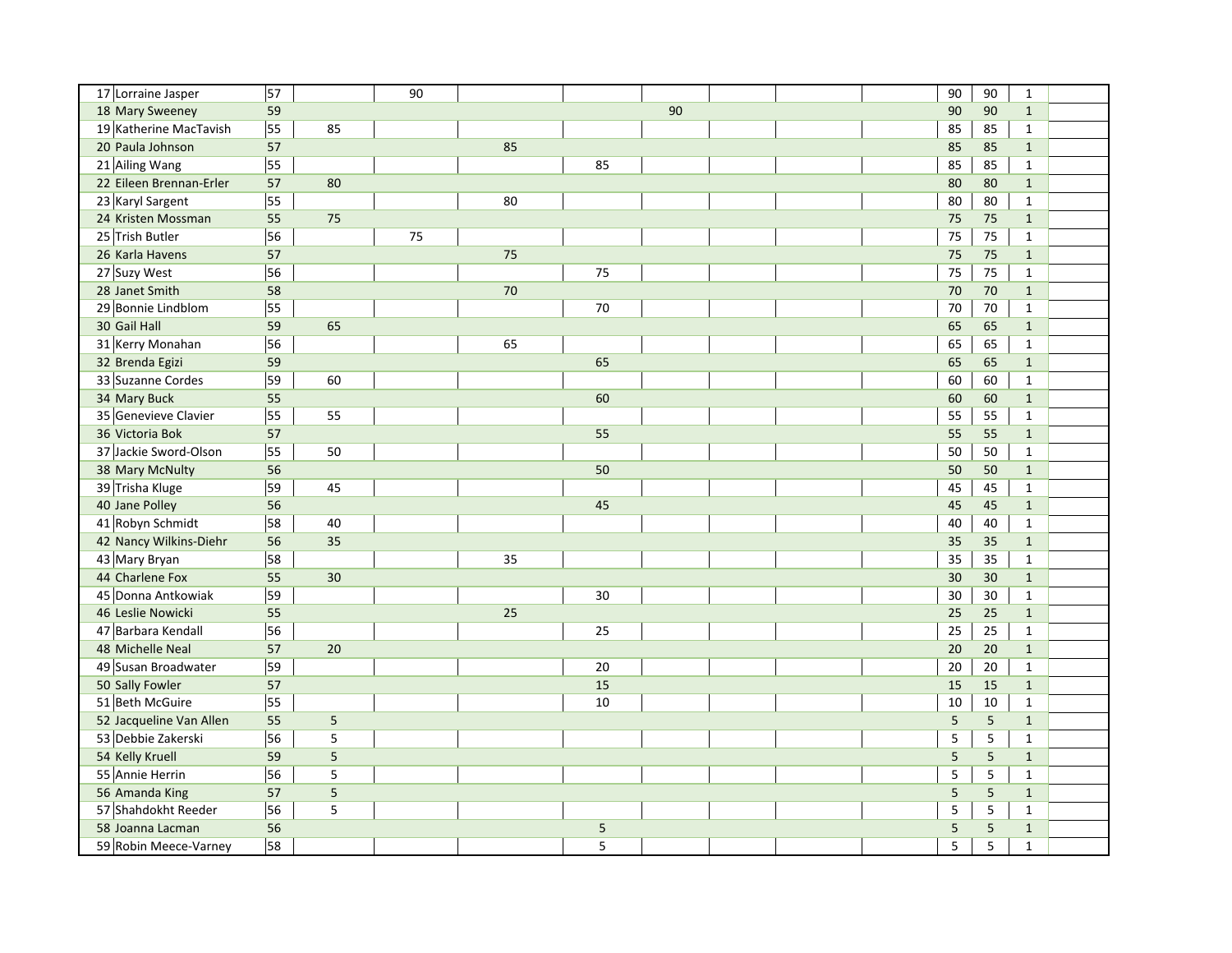|                          |     |                |                | Spokane WA Tallahassee FL Virginia Beach VA Dedham MA Atlanta GA |                |                | Flint MI | San Diego CA   | Tulsa OK         |              |             |                |  |
|--------------------------|-----|----------------|----------------|------------------------------------------------------------------|----------------|----------------|----------|----------------|------------------|--------------|-------------|----------------|--|
| <b>Women60-64</b>        |     | $\overline{1}$ | $\overline{2}$ | $\overline{3}$                                                   | $\overline{4}$ | 5 <sup>1</sup> | 6        | 7 <sup>7</sup> | $\boldsymbol{8}$ | <b>Total</b> | <b>Best</b> | #              |  |
| <b>Place Name</b>        | Age | Club XC        | <b>USA XC</b>  | 8 <sub>K</sub>                                                   | <b>10K</b>     | 5K             | Mile     | <b>5KXC</b>    | 15K              | Pts          |             | 5 Pts events   |  |
| 1 Cynthia Williams       | 63  | 45             | 90             | 95                                                               | 65             | 80             | 65       |                |                  | 440          | 395         | 6              |  |
| 2 Patrice Combs          | 62  |                |                | 100                                                              | 95             | 100            | 95       |                |                  | 390          | 390         | 4              |  |
| 3 Margaret Taylor        | 63  | 30             | $70\,$         | 85                                                               | $70\,$         | 85             | 70       |                |                  | 410          | 380         | 6              |  |
| 4 Mireille Silva         | 60  | 25             | 70             |                                                                  | 80             | 90             | 85       |                |                  | 350          | 350         | 5              |  |
| 5 Susan Stirrat          | 63  | 35             | 60             | 80                                                               | 20             | 75             |          |                |                  | 270          | 270         | $\overline{5}$ |  |
| 6 Jennifer Teppo         | 60  | 100            |                |                                                                  | 100            |                |          |                |                  | 200          | 200         | $\overline{2}$ |  |
| 7 Joanna Harper          | 62  | 60             | 75             |                                                                  | 60             |                |          |                |                  | 195          | 195         | $\mathbf{3}$   |  |
| 8 Darlene Saeva          | 60  |                | 80             |                                                                  | 30             |                | 75       |                |                  | 185          | 185         | 3              |  |
| 9 Sharon Moore           | 64  |                | 85             | 90                                                               |                |                |          |                |                  | 175          | 175         | $\overline{2}$ |  |
| 10 Betsy Miller          | 60  | 70             | 95             |                                                                  |                |                |          |                |                  | 165          | 165         | $\overline{2}$ |  |
| 11 Liane Pancoast        | 61  | 80             |                |                                                                  | 85             |                |          |                |                  | 165          | 165         | $2^{\circ}$    |  |
| 12 Rosemarie MacGuinness | 62  | 55             |                |                                                                  |                |                | 80       |                |                  | 135          | 135         | $\overline{2}$ |  |
| 13 Susan Cooke           | 60  |                | 100            |                                                                  |                |                |          |                |                  | 100          | 100         | $\mathbf{1}$   |  |
| 14 Nancy Simmons         | 60  |                |                |                                                                  |                |                | 100      |                |                  | 100          | 100         | $\mathbf{1}$   |  |
| 15 Sara Freitas          | 60  | 95             |                |                                                                  |                |                |          |                |                  | 95           | 95          | $\mathbf{1}$   |  |
| 16 Ena Weinstein         | 60  |                |                |                                                                  |                | 95             |          |                |                  | 95           | 95          | $\mathbf{1}$   |  |
| 17 Regina Joyce          | 61  | 90             |                |                                                                  |                |                |          |                |                  | 90           | 90          | $\mathbf{1}$   |  |
| 18 Nora Cary             | 64  |                |                |                                                                  | 90             |                |          |                |                  | 90           | 90          | $\mathbf{1}$   |  |
| 19 Ruby Ghadially        | 61  |                |                |                                                                  |                |                | 90       |                |                  | 90           | 90          | $\mathbf{1}$   |  |
| 20 Joannie Siegler       | 61  | 85             |                |                                                                  |                |                |          |                |                  | 85           | 85          | $\mathbf{1}$   |  |
| 21 Mo Bartley            | 63  | 75             |                |                                                                  |                |                |          |                |                  | 75           | 75          | $\mathbf{1}$   |  |
| 22 Karen Corl            | 64  |                |                | 75                                                               |                |                |          |                |                  | 75           | 75          | $\mathbf{1}$   |  |
| 23 Julie Haynes          | 60  |                |                |                                                                  | 75             |                |          |                |                  | 75           | 75          | $\mathbf{1}$   |  |
| 24 Linda Powers          | 61  | 65             |                |                                                                  |                |                |          |                |                  | 65           | 65          | $\mathbf{1}$   |  |
| 25 Jan Tefft             | 60  |                | 65             |                                                                  |                |                |          |                |                  | 65           | 65          | $\mathbf{1}$   |  |
| 26 Drusilla Pratt-Otto   | 60  | 15             |                |                                                                  | 40             |                |          |                |                  | 55           | 55          | $\overline{2}$ |  |
| 27 Alda Cossi            | 63  |                |                |                                                                  | 55             |                |          |                |                  | 55           | 55          | $\mathbf{1}$   |  |
| 28 Marion Hayes          | 62  | 50             |                |                                                                  |                |                |          |                |                  | 50           | 50          | $\mathbf{1}$   |  |
| 29 Nancy Dorn            | 60  |                |                |                                                                  | 50             |                |          |                |                  | 50           | 50          | $\mathbf{1}$   |  |
| 30 Rachel Shanor         | 61  |                |                |                                                                  | 45             |                |          |                |                  | 45           | 45          | $\mathbf{1}$   |  |
| 31 Mary Ryzner           | 64  | 40             |                |                                                                  |                |                |          |                |                  | 40           | 40          | $\mathbf{1}$   |  |
| 32 Cindy Buhner          | 60  |                |                |                                                                  | 35             |                |          |                |                  | 35           | 35          | $\mathbf{1}$   |  |
| 33 Tina Breen            | 62  | 25             |                |                                                                  |                |                |          |                |                  | 25           | 25          | $\mathbf{1}$   |  |
| 34 Valerie Tomolonis     | 60  |                |                |                                                                  | 25             |                |          |                |                  | 25           | 25          | $\mathbf{1}$   |  |
| 35 Deborah Shea          | 64  | 20             |                |                                                                  |                |                |          |                |                  | 20           | 20          | $\mathbf{1}$   |  |
| 36 Patricia Chandler     | 61  |                |                |                                                                  | 15             |                |          |                |                  | 15           | 15          | $\mathbf{1}$   |  |
| 37 Elizabeth Unislawski  | 63  | 10             |                |                                                                  |                |                |          |                |                  | 10           | 10          | $\mathbf{1}$   |  |
| 38 Jane Zeytoonian       | 61  |                |                |                                                                  | 10             |                |          |                |                  | 10           | $10\,$      | $\mathbf{1}$   |  |
| 39 Cynthia Hastings      | 61  | 5              |                |                                                                  |                |                |          |                |                  | 5            | 5           | $\mathbf{1}$   |  |
| 40 Marian Schmidt        | 63  | 5              |                |                                                                  |                |                |          |                |                  | 5            | 5           | $\mathbf{1}$   |  |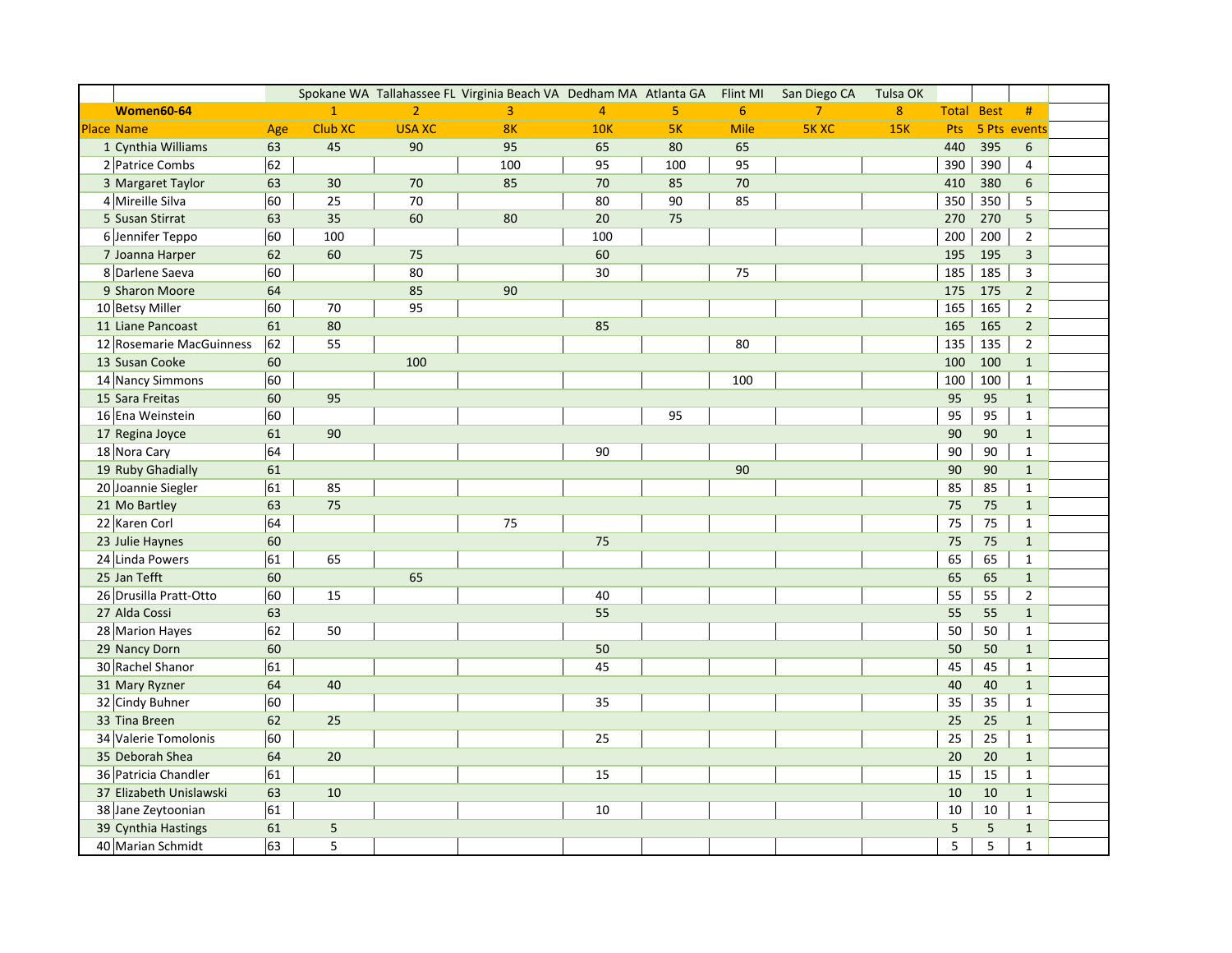| 41 Donna Stevens       | 61  |                |                |                                                                  | 5              |                |                |                |                  | 5            | 5           | $\mathbf{1}$   |  |
|------------------------|-----|----------------|----------------|------------------------------------------------------------------|----------------|----------------|----------------|----------------|------------------|--------------|-------------|----------------|--|
|                        |     |                |                | Spokane WA Tallahassee FL Virginia Beach VA Dedham MA Atlanta GA |                |                | Flint MI       | San Diego CA   | Tulsa OK         |              |             |                |  |
| <b>Women65-69</b>      |     | $\overline{1}$ | $\overline{2}$ | $\overline{3}$                                                   | $\overline{4}$ | 5              | $6\phantom{a}$ | $\overline{7}$ | $\boldsymbol{8}$ | <b>Total</b> | <b>Best</b> | #              |  |
| <b>Place Name</b>      | Age | <b>Club XC</b> | <b>USA XC</b>  | 8 <sub>K</sub>                                                   | <b>10K</b>     | 5K             | Mile           | <b>5KXC</b>    | <b>15K</b>       | Pts          |             | 5 Pts events   |  |
| 1 Kathleen Allen       | 69  | 80             | 75             | 100                                                              |                | 90             |                |                |                  | 345          | 345         | $\overline{4}$ |  |
| 2 Jeanette Groesz      | 69  | 100            | 95             |                                                                  | 90             |                |                |                |                  | 285          | 285         | $\overline{3}$ |  |
| 3 Cynthia Lucking      | 65  | 85             | 90             |                                                                  |                |                |                |                |                  | 175          | 175         | $\overline{2}$ |  |
| 4 Sabra Harvey         | 69  |                | 100            |                                                                  |                |                |                |                |                  | 100          | 100         | $\mathbf{1}$   |  |
| 5 Karen Durante        | 68  |                |                |                                                                  | 100            |                |                |                |                  | 100          | 100         | $\mathbf{1}$   |  |
| 6 Victoria Crisp       | 67  |                |                |                                                                  |                | 100            |                |                |                  | 100          | 100         | $\mathbf{1}$   |  |
| 7 Jill Miller-Robinett | 65  |                |                |                                                                  |                |                | 100            |                |                  | 100          | 100         | $\mathbf{1}$   |  |
| 8 Ernestina Martin     | 65  | 95             |                |                                                                  |                |                |                |                |                  | 95           | 95          | $\mathbf{1}$   |  |
| 9 Kathleen Doswell     | 69  |                |                | 95                                                               |                |                |                |                |                  | 95           | 95          | $\mathbf{1}$   |  |
| 10 Suzanne Ray         | 66  |                |                |                                                                  | 95             |                |                |                |                  | 95           | 95          | $\mathbf{1}$   |  |
| 11 Terry Ozell         | 66  |                |                |                                                                  |                | 95             |                |                |                  | 95           | 95          | $\mathbf{1}$   |  |
| 12 Victoria Salvador   | 66  |                |                |                                                                  |                |                | 95             |                |                  | 95           | 95          | $\mathbf{1}$   |  |
| 13 Donna Chan          | 67  | 90             |                |                                                                  |                |                |                |                |                  | 90           | 90          | $\mathbf{1}$   |  |
| 14 Patricia Travis     | 67  |                |                | 90                                                               |                |                |                |                |                  | 90           | 90          | $\mathbf{1}$   |  |
| 15 Nancy Munson        | 65  |                | 85             |                                                                  |                |                |                |                |                  | 85           | 85          | $\mathbf{1}$   |  |
| 16 Martha Gullo        | 66  |                |                | 85                                                               |                |                |                |                |                  | 85           | 85          | $\mathbf{1}$   |  |
| 17 Erika Campbell      | 69  |                |                |                                                                  | 85             |                |                |                |                  | 85           | 85          | $\mathbf{1}$   |  |
| 18 Char Davidson       | 65  |                | 80             |                                                                  |                |                |                |                |                  | 80           | 80          | $\mathbf{1}$   |  |
| 19 Gail Kislevitz      | 67  |                |                |                                                                  | 80             |                |                |                |                  | 80           | 80          | $\mathbf{1}$   |  |
| 20 Willie Mundt        | 69  | 75             |                |                                                                  |                |                |                |                |                  | 75           | 75          | $\mathbf{1}$   |  |
| 21 Mary Young          | 65  |                |                |                                                                  | 75             |                |                |                |                  | 75           | 75          | $\mathbf{1}$   |  |
| 22 Myrtle Spowart      | 65  | 70             |                |                                                                  |                |                |                |                |                  | 70           | 70          | $\mathbf{1}$   |  |
|                        |     |                |                | Spokane WA Tallahassee FL Virginia Beach VA Dedham MA Atlanta GA |                |                | Flint MI       | San Diego CA   | Tulsa OK         |              |             |                |  |
| <b>Women70-74</b>      |     | $\mathbf{1}$   | $\overline{2}$ | $\overline{3}$                                                   | $\overline{4}$ | $\overline{5}$ | $6\phantom{a}$ | $\overline{7}$ | $\boldsymbol{8}$ | <b>Total</b> | <b>Best</b> | #              |  |
| <b>Place Name</b>      | Age | <b>Club XC</b> | <b>USA XC</b>  | 8K                                                               | <b>10K</b>     | 5K             | <b>Mile</b>    | <b>5KXC</b>    | 15K              | Pts          |             | 5 Pts events   |  |
| 1 Carol Rhodes         | 71  | 80             | 85             |                                                                  |                | 90             | 95             |                |                  | 350          | 350         | $\overline{4}$ |  |
| 2 Sharon Gerl          | 71  |                | 100            |                                                                  | 100            |                |                |                |                  | 200          | 200         | $\overline{2}$ |  |
| 3 Carolyn Mather       | 70  | 100            | 95             |                                                                  |                |                |                |                |                  | 195          | 195         | $\overline{2}$ |  |
| 4 Terry Foody          | 71  |                | 90             |                                                                  |                | 95             |                |                |                  | 185          | 185         | $\overline{2}$ |  |
| 5 Judy Melton          | 71  |                |                |                                                                  |                | 85             | 90             |                |                  | 175          | 175         | $\overline{2}$ |  |
| 6 Suzanne Gibson       | 72  |                |                | 100                                                              |                |                |                |                |                  | 100          | 100         | $\mathbf{1}$   |  |
| 7 Susan Aderhold       | 72  |                |                |                                                                  |                | 100            |                |                |                  | 100          | 100         | $\mathbf{1}$   |  |
| 8 Jeannie Rice         | 71  |                |                |                                                                  |                |                | 100            |                |                  | 100          | 100         | $\mathbf{1}$   |  |
| 9 Judy Schickler       | 73  | 95             |                |                                                                  |                |                |                |                |                  | 95           | 95          | $\mathbf{1}$   |  |
| 10 Barbara Biasi       | 71  |                |                | 95                                                               |                |                |                |                |                  | 95           | 95          | $\mathbf{1}$   |  |
| 11 Jan Holmquist       | 74  |                |                |                                                                  | 95             |                |                |                |                  | 95           | 95          | $\mathbf{1}$   |  |
| 12 Manya Hult          | 73  | 90             |                |                                                                  |                |                |                |                |                  | 90           | 90          | $\mathbf{1}$   |  |
| 13 Judith Robertson    | 72  |                |                | 90                                                               |                |                |                |                |                  | 90           | 90          | $\mathbf{1}$   |  |
| 14 Patty Foltz         | 71  |                |                |                                                                  | 90             |                |                |                |                  | 90           | 90          | $\mathbf{1}$   |  |